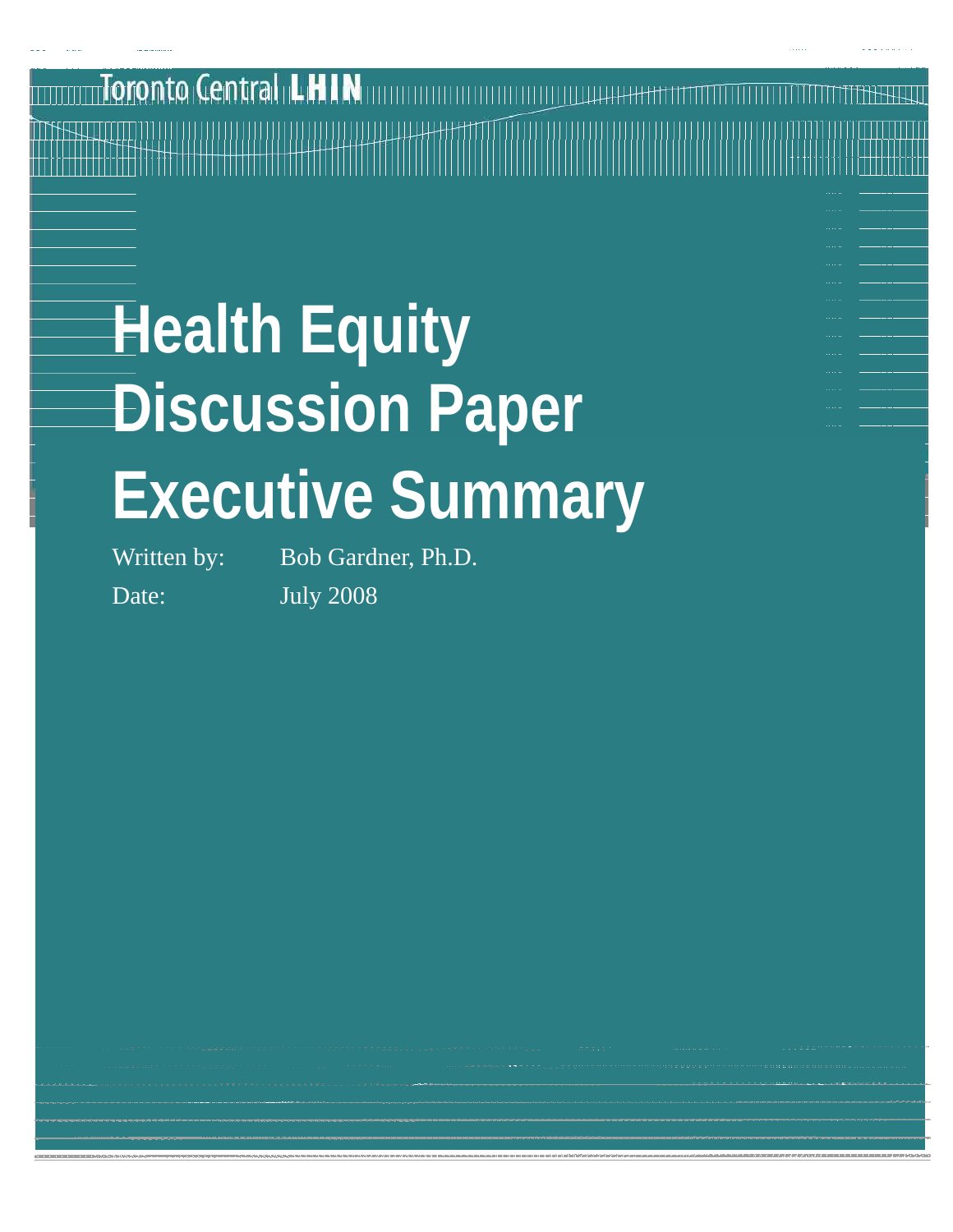#### **SUMMARY: TORONTO CENTRAL LHIN HEALTH EQUITY STRATEGY**

Health disparities or inequities are differences in health outcomes that are **avoidable, unfair and systematically** related to social inequality and disadvantage. In the Toronto Central LHIN, there are:

- three times as many people with low income reported poor or only fair health than those with high income;
- the burden of many chronic illnesses follows a social-economic gradient: the incidence of diabetes is over twice as high in low income versus high income neighbourhoods;
- even in areas where disadvantaged populations have greater documented need, access to and utilization of health services is inequitable:
	- <sup>o</sup> low income people go to physicians more for arthritis;
	- <sup>o</sup> yet the rate of hip replacements for people from low income neighbourhoods is less than half those of high income.

The overall goal of this health equity discussion paper is to reduce or eliminate socially and institutionally structured health inequalities and differential outcomes. The impact of ensuring equal opportunities for good health for all would extend far beyond enhancing individual and collective well being. Reducing pervasive and damaging health disparities will also contribute to overall social cohesion, shared values of fairness and equality, economic productivity, and community strength and resilience.

The roots of health disparities lie far beyond the health system in wider social and economic inequality, and much of the solution to health disparities lies in macro social and economic policy and in policy collaboration and coordination across governments. But a great deal can be done within the healthcare system to address the harsh impact of overall disparities and enhance the well being of even the most disadvantaged.

This discussion paper sets out a comprehensive approach designed to reduce inequitable access to healthcare, target critical barriers and disadvantaged communities, and encourage innovation and system transformation to enhance equity. A 12-point action plan sets out an interconnected series of concrete and achievable recommendations on what could be done to reduce health disparities in Toronto.

#### **Create a Powerful Equity Vision**

Most of this paper is about **how** effective health equity activities can be implemented. But we need to be very clear on **why** – what is intended to be achieved.

A proposed health equity vision for the Toronto Central LHIN is: to create and sustain a healthcare system in Toronto where all have equitable access to a full range of high-quality healthcare and support, and systemic and avoidable health disparities are steadily reduced. All specific program directions, service interventions and resource investments to be implemented can then be judged in terms of how they contribute to achieving this vision. The Toronto Central LHIN could kick-start efforts on health equity by: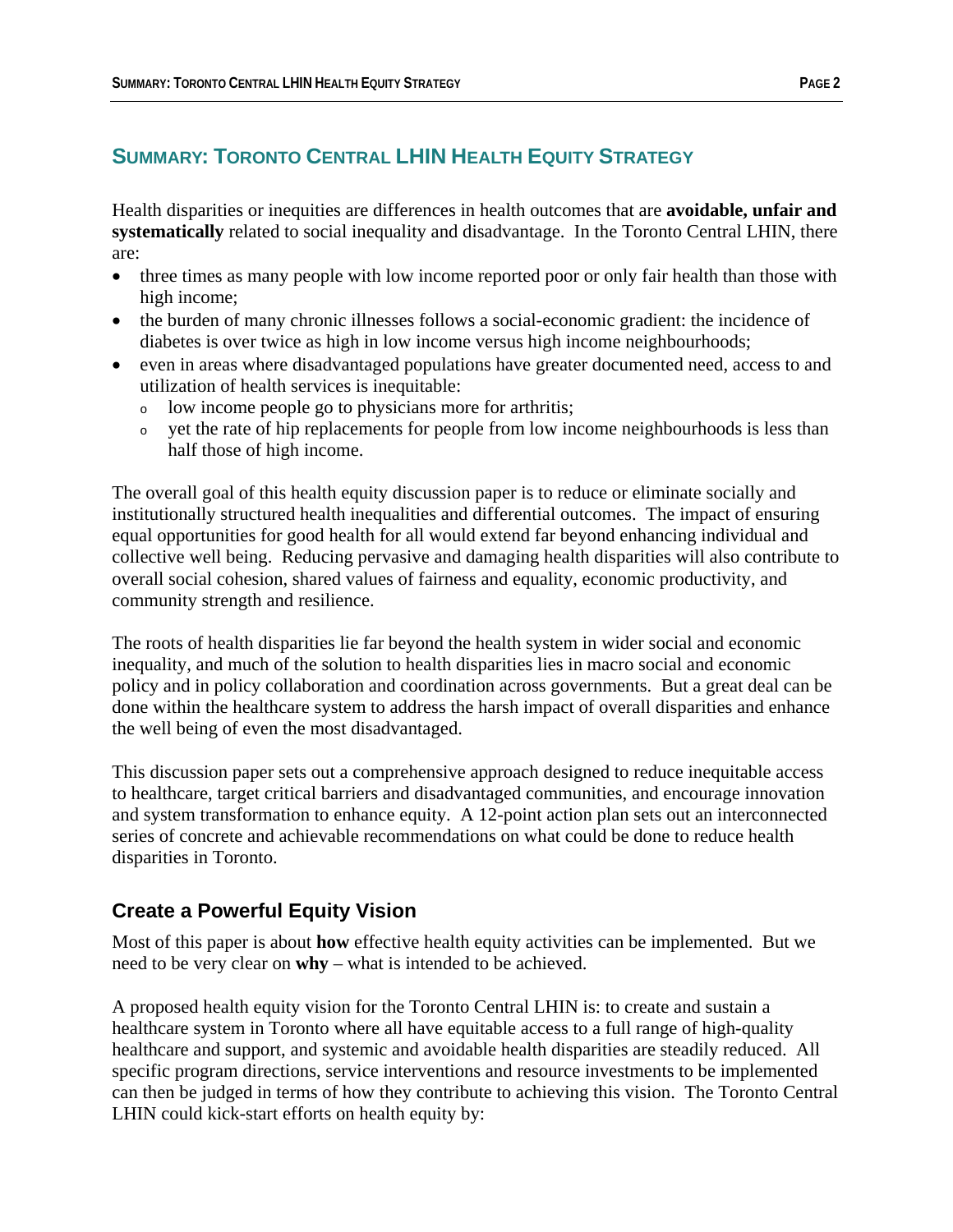1. Creating a powerful and inspiring vision of health equity and making a clear strategic commitment to reducing health disparities.

#### **Starting From Strengths**

The Toronto Central LHIN has emphasized social determinants of health, equity and diversity from its inception. Many of the key directions and priorities emphasized in this discussion paper have already been initiated. Also, there is a great deal of innovative front-line service delivery underway addressing health disparities and the needs of disadvantaged populations. Effectively building on this commitment, experience and community strength is a critical success condition.

#### **Take the Long View, but Get Going**

This discussion paper tries to be both ambitious and realistic. While we want to be steadily moving forward on addressing health disparities, we also have to realize that fundamental change does take time. Addressing pervasive social problems and shaping system change in spheres as massive as healthcare is a complex challenge. In practical terms, this means that the LHIN needs to break the various problems, initiatives and lines of action up into achievable projects and programs. That is, the LHIN needs to 'chunk' out the overall equity work into initiatives that can be effectively phased in, and will complement and build on each other over the long-term.

There is a second reason why health equity reforms are bound to be incremental and iterative. The nature and basis of health disparities is broadly known, as well as the most promising strategic directions and types of service interventions needed to address them. But there is not enough research and evaluation data on which particular types of program or which particular interventions work best in reducing disparities on the ground. This means that the LHIN will need to continually and systematically pilot and experiment. On the basis of available knowledge and research, the LHIN will need to make our best estimate of potentially significant initiatives; to fund and resource a range of promising experimentation; to build in evaluation indicators and mechanisms to all projects; to monitor all interventions for their impact on health disparities; and to adapt programs and services as needed. The goal is to create a continuous cycle of equity-driven innovation, continually building on what has been learned about what interventions are working well.

#### **Action Plan**

This discussion paper sets out a combination of short, medium and longer-term directions and interventions that will both show progress and build momentum quickly, and lay the foundation for fundamental and sustained change.

These action recommendations are grouped under three major themes.

### **I: BUILD EQUITY INTO SERVICE PROVISION**

The first of these themes is that the Toronto Central LHIN should use the levers and resources it controls in a systematic way to enable, encourage and ensure equity is built into all service delivery and into the very fabric of health service providers.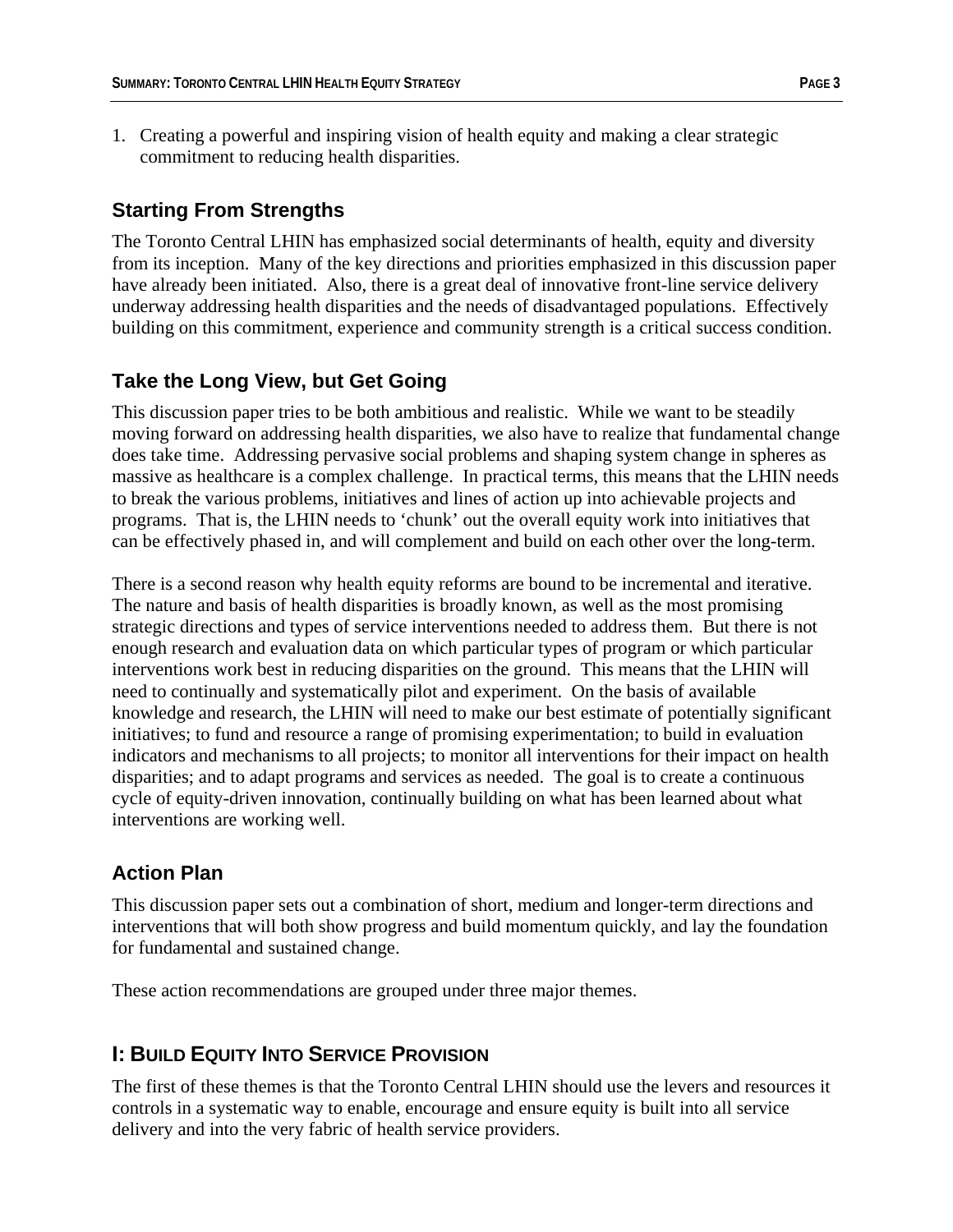2. Set clear and achievable expectations, such as requiring health equity plans from service providers.

Equity also needs to be operationalized in service delivery and planning by incorporating equity expectations and targets into routine performance management and accountability processes, and into the dense web of financial incentives that drive day-to-day work.

3. Build equity into all aspects of ongoing performance management – from clear targets and indicators through incorporating equity into the service accountability agreements.

#### **II: STRATEGICALLY TARGET INVESTMENTS AND INTERVENTIONS FOR GREATEST EQUITY IMPACT**

A second major theme is to target resources and services where they will have the greatest impact on reducing critical access barriers and improving the services and health of those facing the harshest disparities. This requires good local research and information to be able to analyze which populations are most in need and will benefit most from targeted interventions, and what barriers and problems are creating the disparities. For example, are the main problems language barriers, lack of coordination among providers, lack of services in particular neighbourhoods, etc.? Involving local communities and stakeholders is also critical to understanding the real local problems.

- 4. Strategically target investments and service interventions to have the most impact on reducing language, navigation and other barriers to equitable access to high-quality care for all.
- 5. Concentrate comprehensive and multi-disciplinary services in the most health disadvantaged populations and neighbourhoods.

#### **III: BUILD EQUITY INTO SYSTEM TRANSFORMATION**

Massive transformation of the healthcare system is underway on many fronts: from electronic records and information management systems at the back end to reducing wait times, expanding primary care and enhancing the quality of front-line services. The challenge is to incorporate equity into these system changes and to ensure that reducing health disparities is one of the driving goals and outcomes of health reform. In the Toronto Central LHIN's sphere it should:

- 6. Strengthen the services and spheres that can make the most difference to reducing health disparities – such as enhanced primary healthcare.
- 7. Build equity into crucial directions for health reform such as chronic disease prevention and management.
- 8. Drive patient-centred care through an equity lens so that well focussed program interventions take account of the more challenging circumstances and greater needs of disadvantaged populations and that quality improvement is seen through an equity lens.
- 9. Invest up-stream in health promotion and preventive services through an equity lens concentrating specifically designed services in areas and communities with the greatest needs.